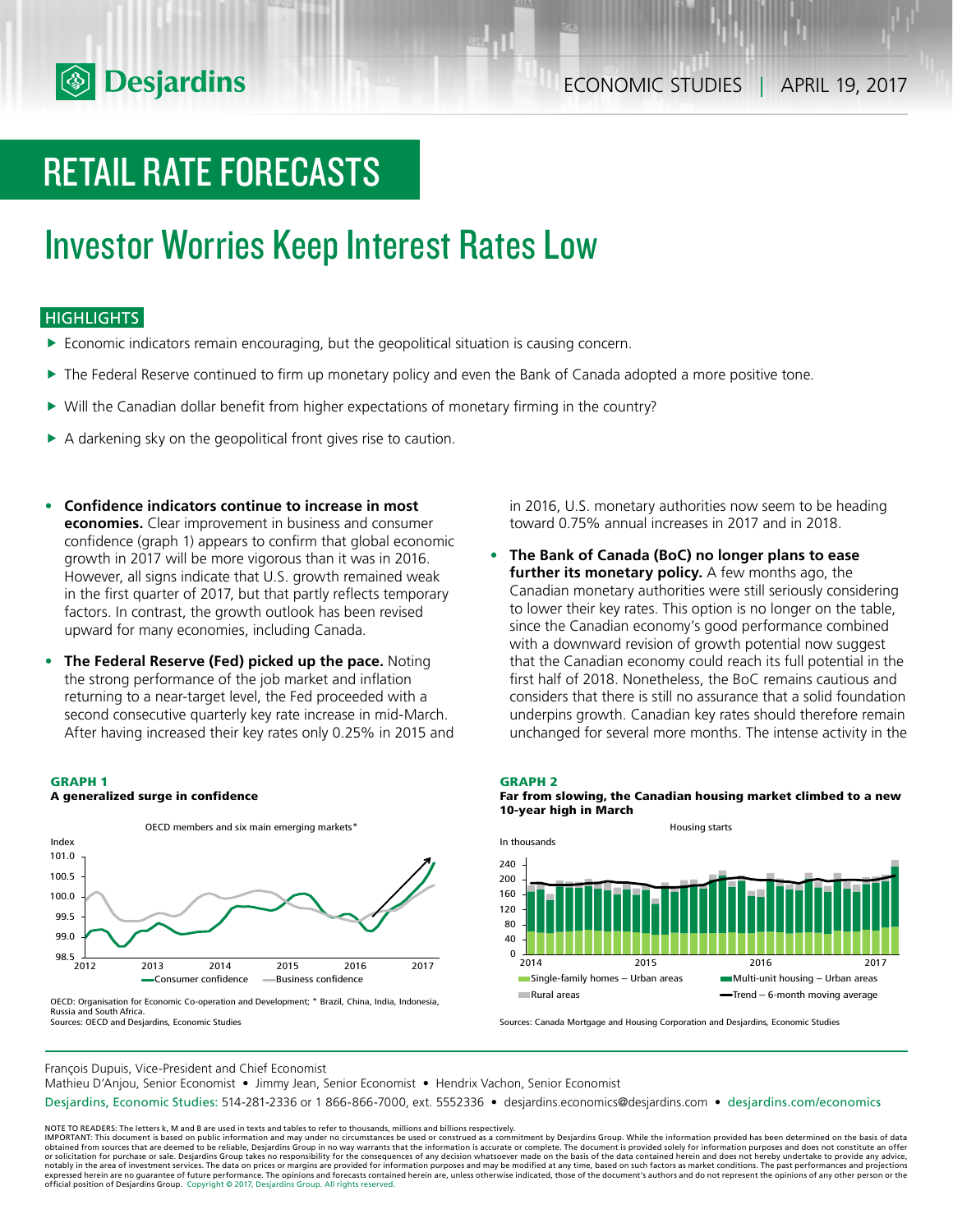real estate sector (graph 2 on page 1) could however increase pressure on the BoC.

**• The political situation worries markets.** The

**<sup><sup>5</sup>** Desjardins</sup>

Trump administration's struggle to deliver on his campaign promises and a temporary drop in oil prices gave rise to some concerns in the market during March. In addition, U.S. intervention in Syria and the possibility of conflict with North Korea have intensified fears. The surge in popularity of a candidate from the extreme left in France also raised concerns about the political situation in Europe. In this context, investors have turned to safe-haven securities, which prompted downside pressure on North American bond yields (graph 3).

**• Retail rates should increase in the medium term.** The recent pullback in bond yields relieved upside pressure on financing costs for financial institutions. Stability in retail rates should therefore continue in the short term. Yet the favourable economic context and the gradual rise of U.S. key rates suggest an upward trend for bond yields and retail rates in the medium term.

#### **GRAPH 3**

**Bond yields fell recently despite an increase in U.S. key rates in March**



Sources: Datastream and Desjardins, Economic Studies

### **TABLE 1**

## **Forecasts: Retail rate**

|                                | <b>DISCOUNT</b><br><b>RATE</b> | <b>PRIME RATE</b> |               | <b>MORTGAGE RATE</b> |               | <b>TERM SAVINGS</b> |               |               |
|--------------------------------|--------------------------------|-------------------|---------------|----------------------|---------------|---------------------|---------------|---------------|
| IN $%$                         |                                |                   | 1 year        | 3 years              | 5 years       | 1 year              | 3 years       | 5 years       |
| <b>Realized</b> (end of month) |                                |                   |               |                      |               |                     |               |               |
| Oct. 2016                      | 0.75                           | 2.70              | 3.14          | 3.39                 | 4.74          | 0.85                | 1.15          | 1.50          |
| Nov. 2016                      | 0.75                           | 2.70              | 3.14          | 3.39                 | 4.74          | 0.85                | 1.15          | 1.50          |
| Dec. 2016                      | 0.75                           | 2.70              | 3.14          | 3.39                 | 4.74          | 0.85                | 1.15          | 1.50          |
| January 2017                   | 0.75                           | 2.70              | 3.14          | 3.39                 | 4.74          | 0.85                | 1.15          | 1.50          |
| February 2017                  | 0.75                           | 2.70              | 3.14          | 3.39                 | 4.74          | 0.85                | 1.15          | 1.50          |
| March 2017                     | 0.75                           | 2.70              | 3.14          | 3.39                 | 4.74          | 0.85                | 1.15          | 1.50          |
| April 18, 2017                 | 0.75                           | 2.70              | 3.14          | 3.39                 | 4.74          | 0.85                | 1.15          | 1.50          |
| <b>Forecasts</b>               |                                |                   |               |                      |               |                     |               |               |
| End of quarter                 |                                |                   |               |                      |               |                     |               |               |
| 2017: Q2                       | $0.50 - 1.00$                  | $2.45 - 2.95$     | $2.89 - 3.39$ | $3.14 - 3.64$        | 4.49-4.99     | $0.60 - 1.10$       | $0.90 - 1.40$ | $1.25 - 1.75$ |
| 2017: Q3                       | $0.50 - 1.00$                  | $2.45 - 2.95$     | $2.89 - 3.39$ | $3.14 - 3.64$        | 4.49-4.99     | $0.60 - 1.10$       | $0.90 - 1.40$ | $1.25 - 1.75$ |
| 2017: Q4                       | $0.50 - 1.00$                  | $2.45 - 2.95$     | $2.89 - 3.39$ | $3.14 - 3.64$        | 4.49-4.99     | $0.60 - 1.10$       | $0.90 - 1.40$ | $1.25 - 1.75$ |
| 2018: Q1                       | $0.50 - 1.00$                  | $2.45 - 2.95$     | $2.99 - 3.49$ | $3.34 - 3.84$        | 4.59-5.09     | $0.70 - 1.20$       | $1.00 - 1.50$ | $1.35 - 1.85$ |
| End of year                    |                                |                   |               |                      |               |                     |               |               |
| 2018                           | $0.75 - 1.75$                  | $2.70 - 3.70$     | $3.20 - 4.00$ | $3.60 - 4.40$        | $4.85 - 5.65$ | $0.80 - 1.60$       | $1.15 - 1.95$ | $1.55 - 2.35$ |
| 2019                           | $0.75 - 1.75$                  | $2.70 - 3.70$     | $2.85 - 3.65$ | $3.20 - 4.00$        | $4.65 - 5.45$ | $0.60 - 1.40$       | $0.90 - 1.70$ | $1.30 - 2.10$ |
| 2020                           | $0.50 - 1.50$                  | $2.45 - 3.45$     | $2.80 - 3.60$ | $3.15 - 3.95$        | $4.65 - 5.45$ | $0.60 - 1.40$       | $0.90 - 1.70$ | $1.35 - 2.15$ |

 $1$  Non-redeemable (annual); NOTE: Forecasts are expressed as ranges.

Source: Desjardins, Economic Studies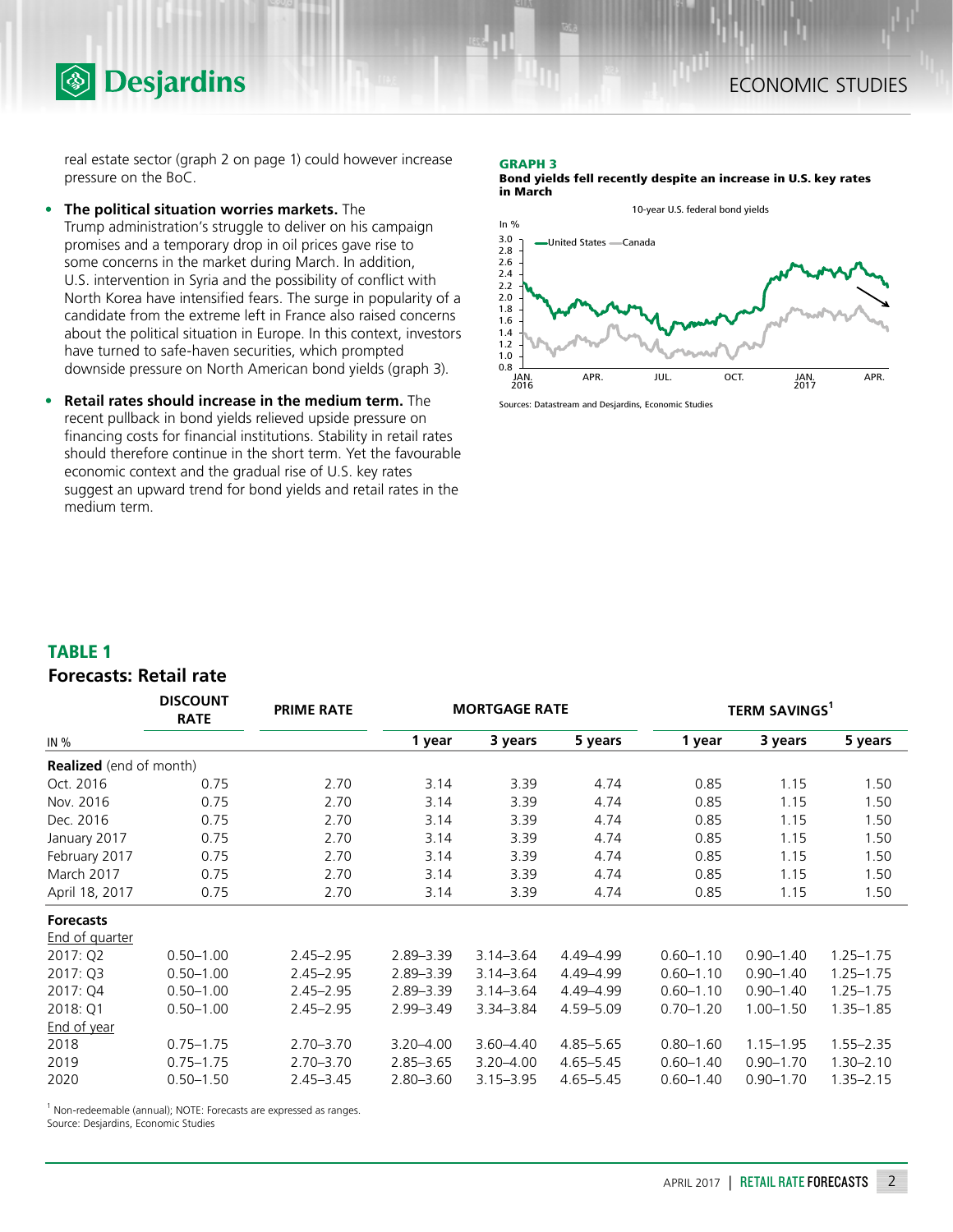## Exchange Rate

**<b>Desjardins** 

Will the Canadian dollar benefit from higher expectations of monetary firming?

- Several factors have become more favourable to the Canadian dollar. First, economic data continued to show robust growth in the country. Next, oil has climbed to close to US\$54 per barrel. However, we note that the appreciation of the Canadian dollar remains tepid against recent advances in the price for crude oil (graph 4). One of the elements that still seems to limit the loonie's appreciation was the BoC maintaining a very cautious tone. The results could very well have changed after the monetary policy meeting in April. The BoC revised its economic scenario upward and finally seems to want to discard another decrease in its key rates. Investors could therefore be tempted to revise upward their expectations on monetary firming.
- The general evolution of the U.S. dollar continues to be a key part of currency forecasts. Once again, there was no sustainable benefit to the greenback from a new push, and it recently lost ground against most currencies (graph 5). Disappointment with economic data raised doubts on continued monetary firming in the United States. Donald Trump has shown himself to be more in favour of a weaker, rather than stronger, dollar, a fairly unusual stance for a U.S. president.
- **• Forecasts:** The Canadian dollar could appreciate again in the very short term, especially if the U.S. dollar continues to retreat and if investors revise upward their expectations on monetary firming in Canada. That said, we still believe that the BoC will wait until spring 2018 before announcing a rate increase. Until then, monetary firming will advance even more in the United States, and the widening of the interest rate spreads should benefit the U.S. dollar compared with most currencies, including the Canadian dollar.

#### **GRAPH 4 The Canadian dollar indifferent to oil prices**

US\$/C\$ 0 120  $0.65 \downarrow 0.014$ 0.70 0.75 0.80 0.85 0.90 0.95 Canadian exchange rate (left) Price of WTI oil (right) US\$/barrel

2014 2015 2016 2017

WTI : West Texas Intermediate Sources: Datastream and Desjardins, Economic Studies

### **GRAPH 5**

### **Still no sustained appreciation in the U.S. dollar**



and Swedish krona. Sources: Datastream and Desjardins, Economic Studies

| <b>Determinants</b>   | <b>Short-term</b> | Long-term |
|-----------------------|-------------------|-----------|
| Oil prices            |                   | Λ         |
| Metals prices         |                   | ↗         |
| Interest rate spreads |                   |           |

| TABLE 2                    |  |
|----------------------------|--|
| <b>Forecasts: Currency</b> |  |

|                      | 2016   |           | 2017   |                  |        |        | 2018 |        |        |        |        |
|----------------------|--------|-----------|--------|------------------|--------|--------|------|--------|--------|--------|--------|
| <b>END OF PERIOD</b> | Q3     | <b>Q4</b> | Q1     | Q <sub>2</sub> f | Q3f    | Q4f    |      | Q1f    | Q2f    | Q3f    | Q4f    |
| US\$/CAN\$           | 0.7617 | 0.7445    | 0.7511 | 0.7450           | 0.7300 | 0.7300 |      | 0.7400 | 0.7500 | 0.7500 | 0.7600 |
| CAN\$/US\$           | .3129  | 1.3433    | 1.3313 | 1.3423           | 1.3699 | 1.3699 |      | 1.3514 | 1.3333 | 1.3333 | 1.3158 |
| CAN\$/€              | 4754   | 1.4168    | 1.4239 | .4228            | .4247  | 1.3973 |      | 1.3784 | 1.3467 | 1.3600 | 1.3684 |
| USS/E                | 1.1238 | .0547     | 1.0696 | 0600.            | .0400  | 1.0200 |      | .0200  | 1.0100 | 1.0200 | 1.0400 |
| US\$/£               | .2990  | 1.2357    | .2505  | 1.2400           | 1.2100 | .1800  |      | .1600  | 1.1500 | 1.1500 | 1.1500 |

f: forecasts

Sources: Datastream and Desjardins, Economic Studies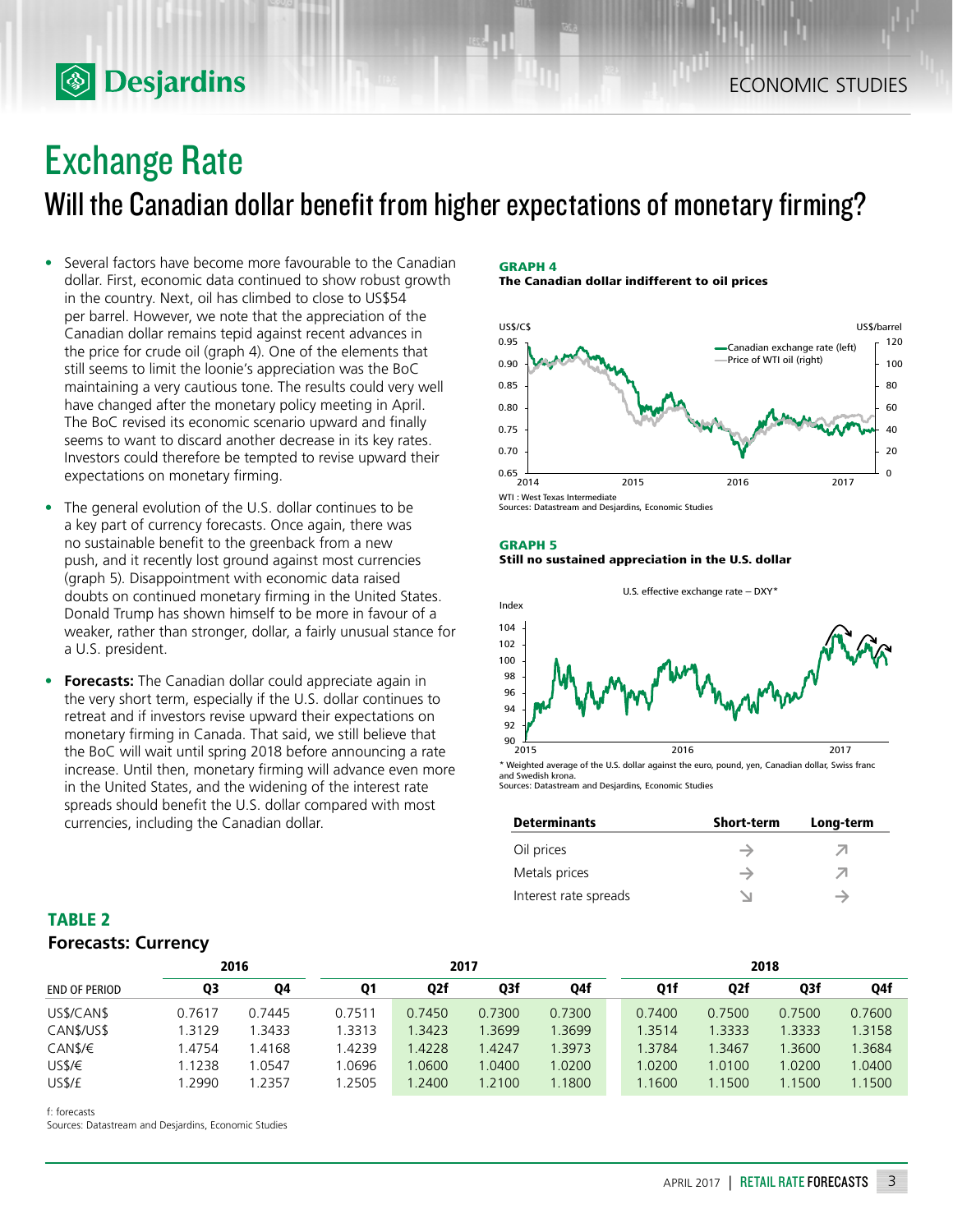# Asset Classes Return

**<b>Desjardins** 

## A darkening sky on the geopolitical front gives rise to caution

- **• Following the prolonged excitement based on Donald Trump's economic promises, a sober mood seems to prevail.** The failure of Donald Trump's first big promise, to repeal Obamacare, greatly dampened expectations of an extensive tax. The S&P 500 posted a 0.6% decline between March 24—the date of the vote on Obamacare—and April 13 (graph 6). Financial stocks experienced the most difficulty, falling 2.8%. Telecommunications companies were also affected, recording a 2.2% decrease. The only real strong point in the U.S. stock market during this period was the energy sector, with a 1.3% gain that capitalized on the recovery in oil prices.
- **• In addition to the doubts about Donald Trump's ambitions, there was a rapid escalation in geopolitical tensions.** The new U.S. president has demonstrated a willingness to assert himself on the world stage. The result: relations with Russia are strained and tensions are heating up between the United States and North Korea. This context has been favourable to oil. The U.S. strikes in Syria are not as much an issue as the risk of seeing the conflict escalate and end up creating logistical difficulties in the more sensitive areas of the Middle East. Meanwhile, gold is benefiting from general risk aversion, now nearing a 5‑month high of close to US\$1,300. In this kind of context, it is not surprising that stock markets are struggling to advance.
- **• But, we have already seen much more brutal corrections in less worrying times.** For example, at the same time last year, the S&P 500 was down 6% year-to-date. Currently, it is still posting a 4% gain, despite the recent difficulties. Furthermore, the Federal Reserve seems much more resolved to normalize its monetary policy compared with the last two years. It surprised many in its latest meeting minutes, signalling that it would begin to decrease the size of its balance sheet at the end of the year. However, stock markets did not seem overly alarmed by this signal.
- **• It could indicate that there is still some optimism regarding the Trump effect.** Even if other failures to push through policies strongly diminish the direct impact his election will have on the economy, the famous animal spirits could well have been stirred in a relatively sustainable manner. We anticipate a rebound of around 3% in growth in the second quarter, which should reassure markets. Our 10% return target for the S&P 500 allowed for more difficult phases, like the one the stock market is going through. We maintain this target, while noting that the orientation of risks has moved a little to the downside.

#### **GRAPH 6**

**Financial and telecommunications securities were heavily penalized by the U.S. stock exchange**



Sources: Bloomberg and Desjardins, Economic Studies

**GRAPH 7**

#### **Recent Canadian growth was stronger than recent U.S. growth**



Sources: Bureau of Economic Analysis, Statistics Canada and Desjardins, Economic Studies

#### **GRAPH 8 Inflation expectations weakened in North America**



Sources: Bloomberg and Desjardins, Economic Studies